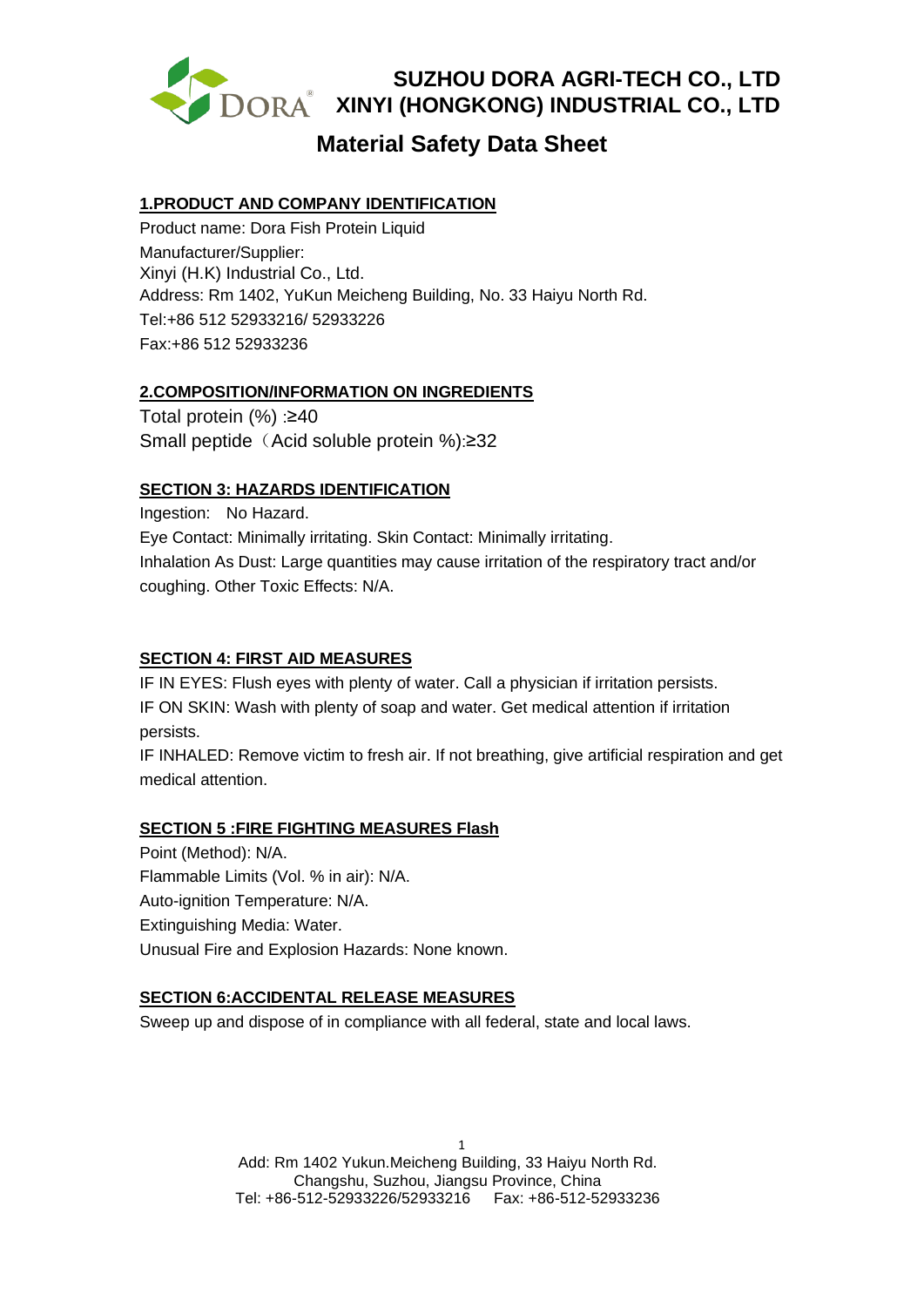

# **SUZHOU DORA AGRI-TECH CO., LTD XINYI (HONGKONG) INDUSTRIAL CO., LTD**

# **SECTION 7:HANDLING AND STORAGE**

Below 40℃, store in a dry place to avoid glare and strong oxidants.After opening, use promptly. Do not contaminate food, water or feed by handling and storage.

## **SECTION 8:EXPOSURE CONTROL/PERSONAL PROTECTION**

Protective Clothing: Waterproof gloves, long sleeve shirt, pants or overalls, shoes and socks. Respiratory Protection: Particulate dust mask.

Eye Protection: Chemical goggles or safety glasses with side shields recommended. Ventilation: Use product outdoors or in a well-ventilated area.

# **SECTION 9: PHYSICAL AND CHEMICAL PROPERTIES**

pH: 5-7. Boiling Point: N/A. % Volatile: Not Avaliable. Melting Point: Not Available. Evaporation Rate: N/A. Freezing Point: N/A. Bulk Density: 1.10 – 1.12 g/mL. Vapor Pressure @ 25 C: N/A. Appearance and Odor: Brown Liquid, Fishy smell odor.

## **SECTION 10:STABILITY AND REACTIVITY**

Stability: Stable. Conditions to Avoid: None known. Incompatibility: None known. Hazardous Decomposition Products: None known.

## **SECTION 11:TOXICOLOGICAL INFORMATION TOXICITY DATA:**

RTCS #: Data not available. Acute toxicity: Data not available. Skin corrosion/irritation: Data not available.

Serious eye damage/eye irritation: Data not available. Respiratory or skin sensitization: Data not available. Germ cell mutagenicity: Data not available.

Carcinogenicity: Data not available. Reproductive toxicity: Data not available.

Specific target organ toxicity - single exposure: Data not available. Specific target organ toxicity - repeated exposure: Data not available. Aspiration hazard: Data not available. Signs and symptoms of exposure: To the best of our knowledge, the chemical, physical and toxicological properties have not been thoroughly investigated.

Potential health effects:

Eye: May cause eye irritation.

Skin: May be harmful by skin absorption. May cause skin irritation. Ingestion: May be harmful if swallowed.

Inhalation: May be harmful if inhaled. Material may be irritating to mucous membranes

Add: Rm 1402 Yukun.Meicheng Building, 33 Haiyu North Rd. Changshu, Suzhou, Jiangsu Province, China Tel: +86-512-52933226/52933216 Fax: +86-512-52933236 2